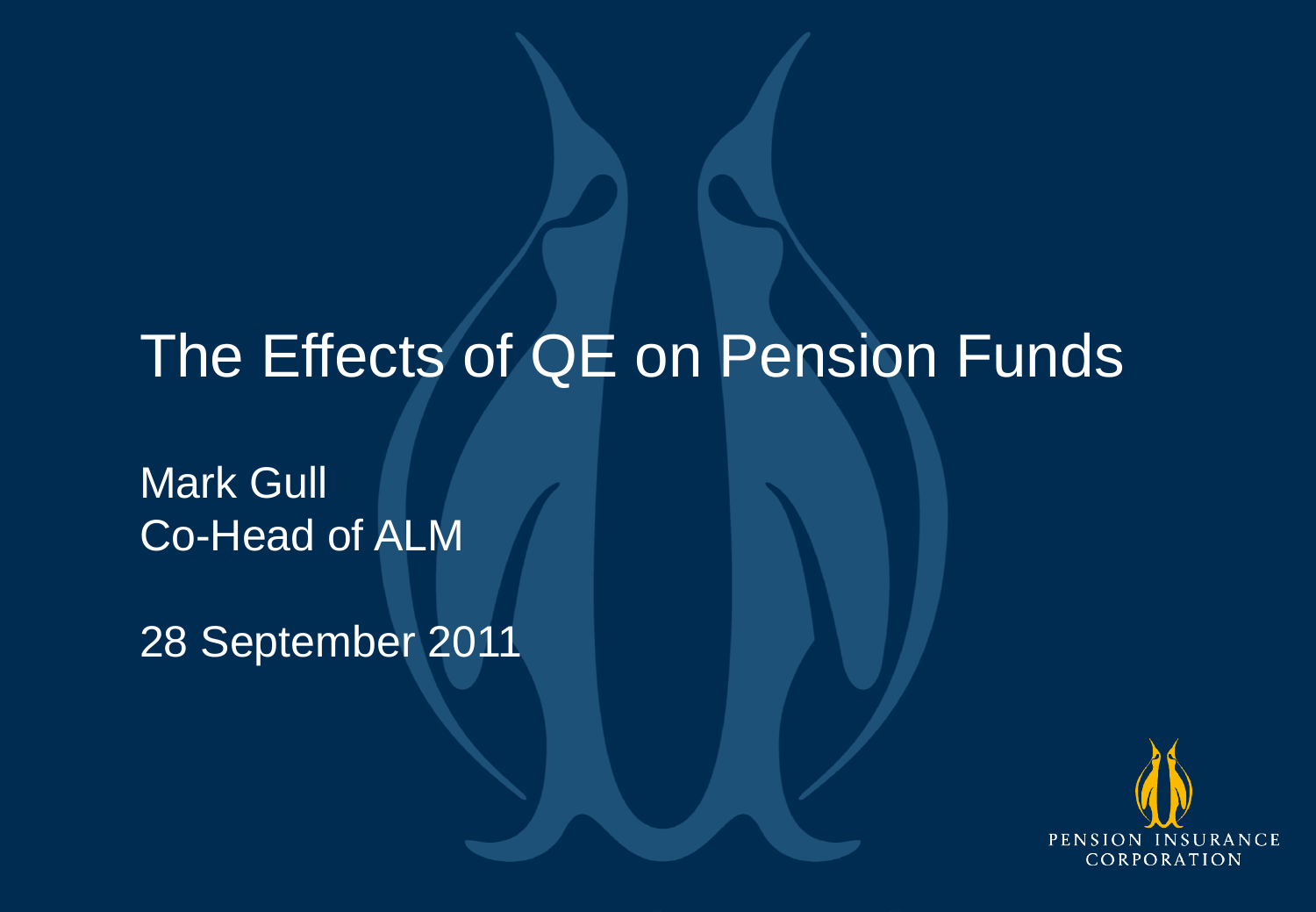# QE was bad for pension funds: Will QE2 be the same?

**Policymakers did not consider the impacts of QE on pension funds and insurers** 

- ►No mention of asset allocation impacts in Bank of England paper on QE
- ►Liabilities are only partly hedged so are very sensitive to falling rates as shown below



■ We estimate that QE increased pension fund deficits by around £74 billion

**Typical pension is: 70% funded** 

60% in equities, 25% in gilts and credit, 15% in index linked gilts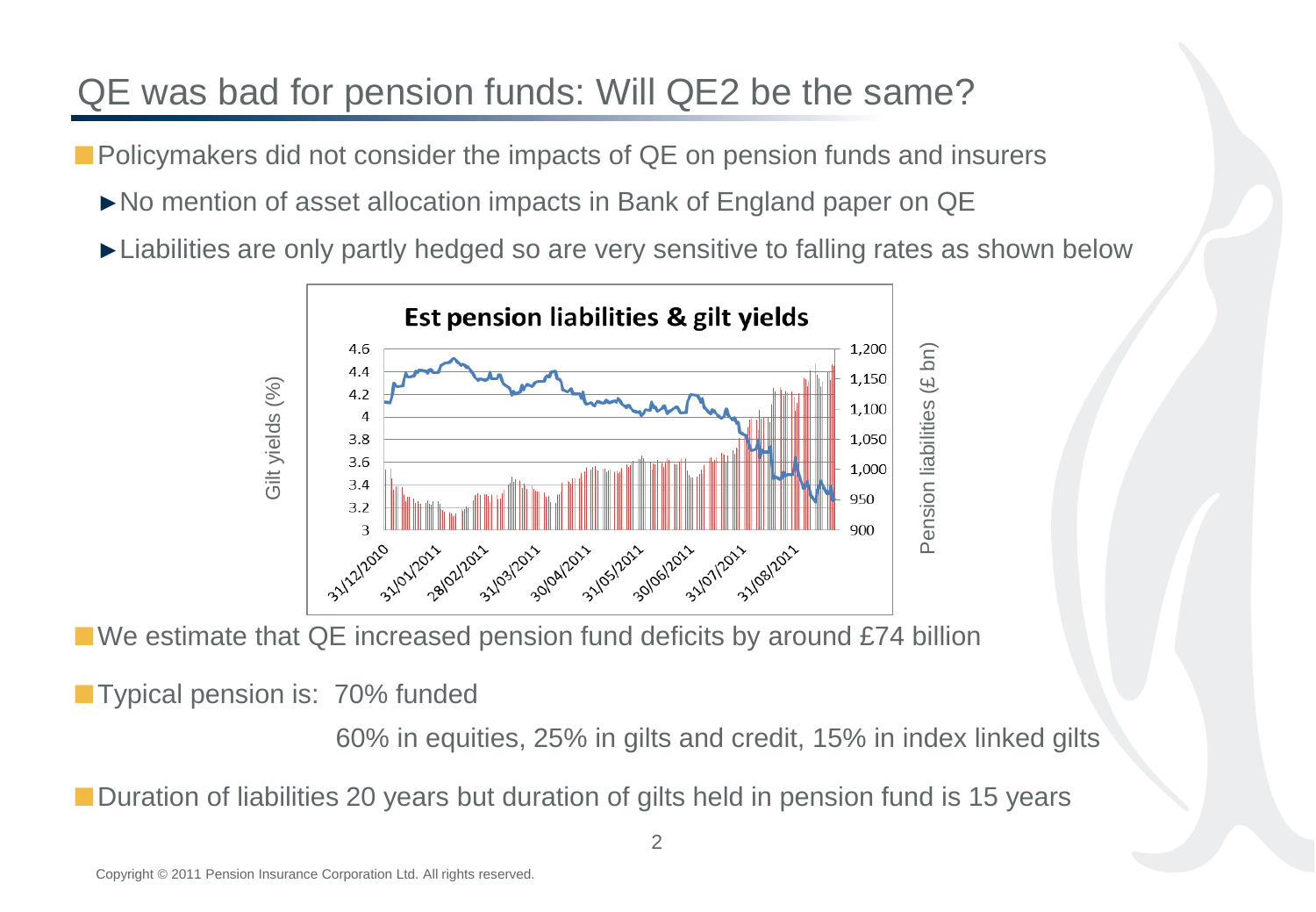# Estimated impact of QE on pension funds

- Bank of England paper suggests gilt yields fell by 100 basis points
- **Equities estimated to have risen by 20%**
- $\blacksquare$  We also assume there was no change in inflation no change (though long term inflation prospects should theoretically rise)
- Liabilities rise by duration (20yrs) x yield change (100bp) x £1 trillion = £200 billion.
- **Assets of £700 billion**
- **Equities** 60% x 20% =  $12%$ 
	- $\blacktriangleright$  bonds 40% x 15yr x (100bp) = 6%

18% x £700 billion = £126 billion

**Pension deficits go up £200 billion - £126 billion = £74 billion**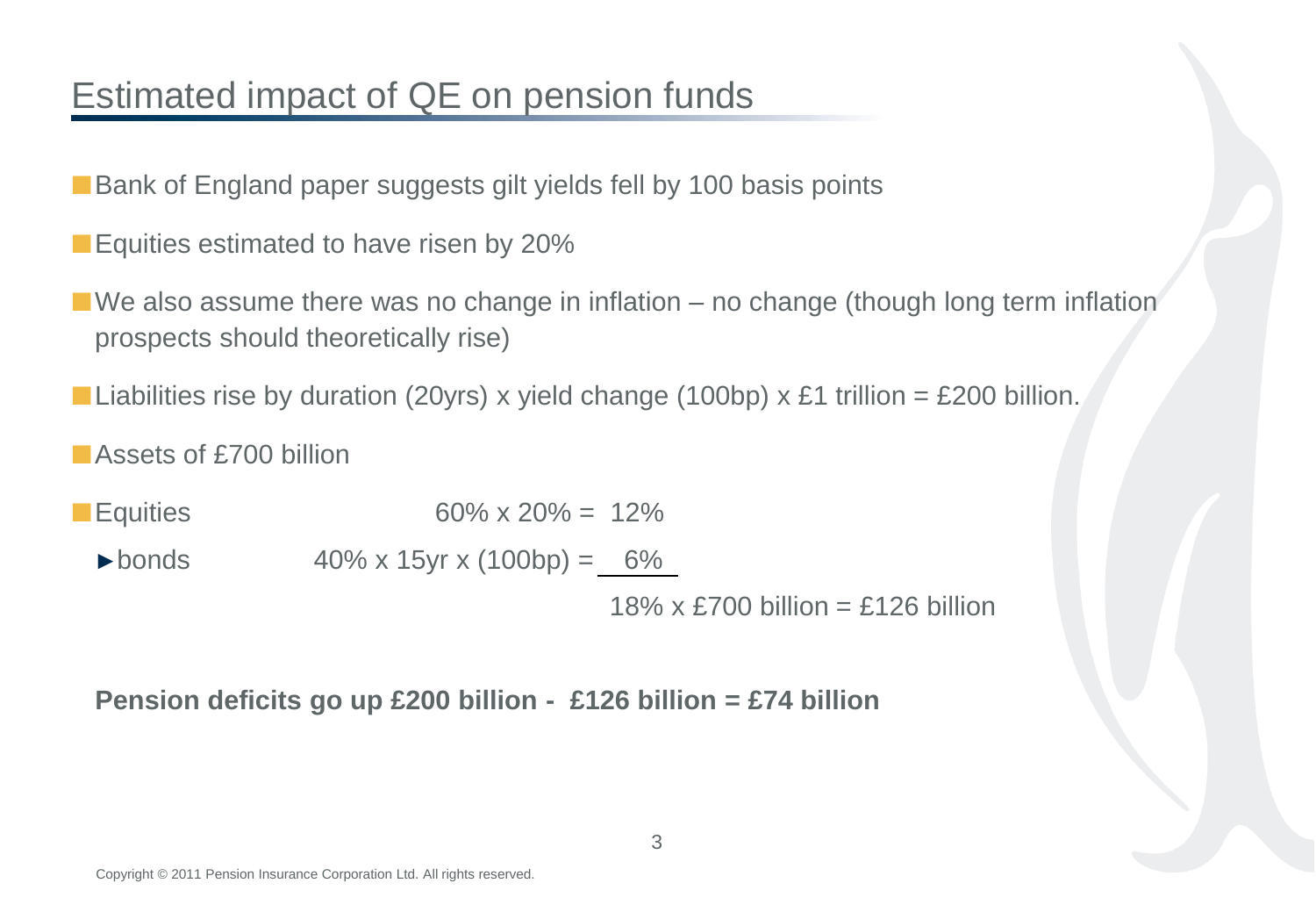# Pension funds' reaction to higher deficits

- tPR encourages a 10 year plan to fund deficits, so roughly £7.4 billion more money moves from sponsors to pension funds each year
- Generally increases the trend to de-risk pension fund position and buy more gilts
	- ►Money no longer available to invest in the business
	- ►New pension fund money likely to go into gilts (to help de-risk)
	- ►Drives yields lower and exacerbating de-risking
	- ►Sponsor company more financially stretched so banks are less willing to lend to it
- **Pension funds with deficits are often SMEs**
- **These companies are too small to issue corporate bonds on capital markets, so no benefit from** lower yields – they need the banks for credit
- So they get a 'double whammy' as credit has been withdraw by banks and their pension deficits grow
- Worse case scheme falls into the PPF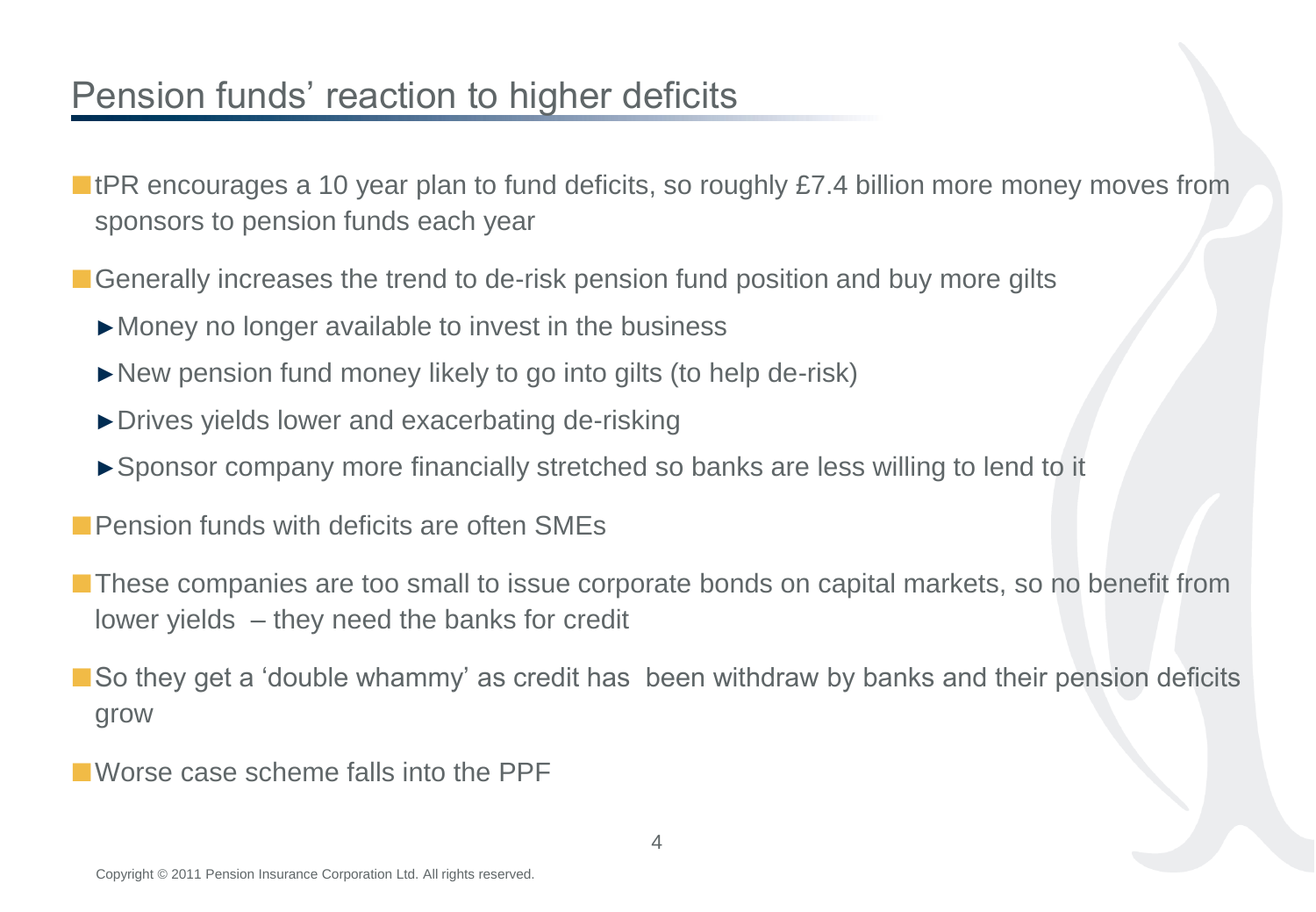### **Do not buy any more gilts – this just increases deficits**

- **Pension fund have not fully hedged their liabilities so deficits would rise further with falling gilt** yields
- **Long dated gilts are already stretched by the quantity of demand from pension funds, and recent** "safe haven" buying
- $\blacksquare$  Address the stressed area of economy  $-$  the financial system
	- ►Buy stressed assets off banks balance sheets
	- ►This allows banks to be more certain of their assets values and makes it easier to lend
	- ►A steeper short dated yield curve helps banks rebuild balance sheets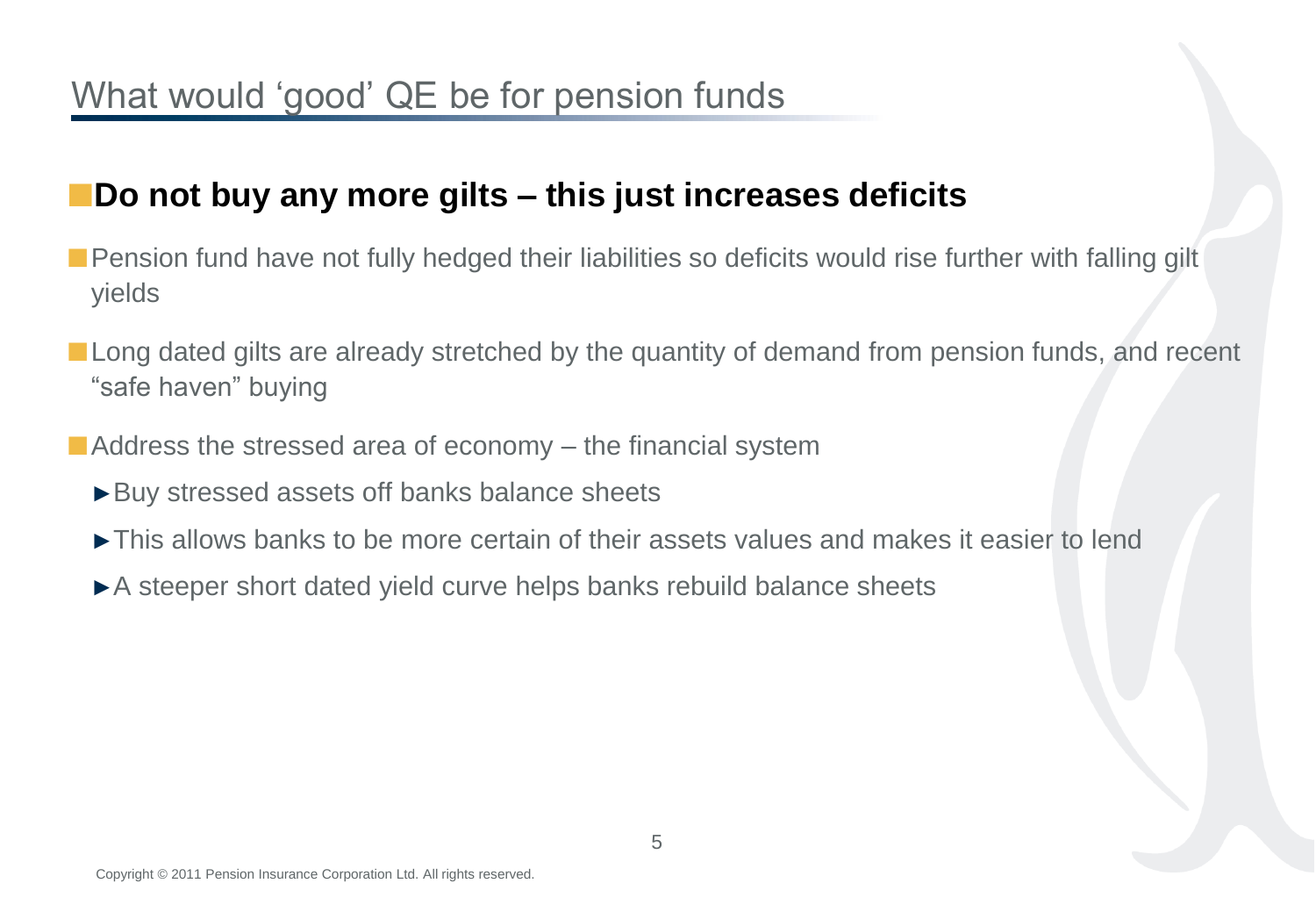# What would 'good' QE be for pension funds

- Do not buy non-financial corporate bonds as before
	- ►Big corporates (who issue corporate bonds) are awash with capital as they have had access to capital markets
- Consider buying bank bonds
	- ►While banks borrow at higher rates than they can lend, they will not be profitable, so will not lend
	- ►Confidence is low in banks and purchases would help ability to fund themselves, especially in senior unsecured

### Iboxx financial spreads and non-financial spreads



©Barclays Bank PLC, 2011